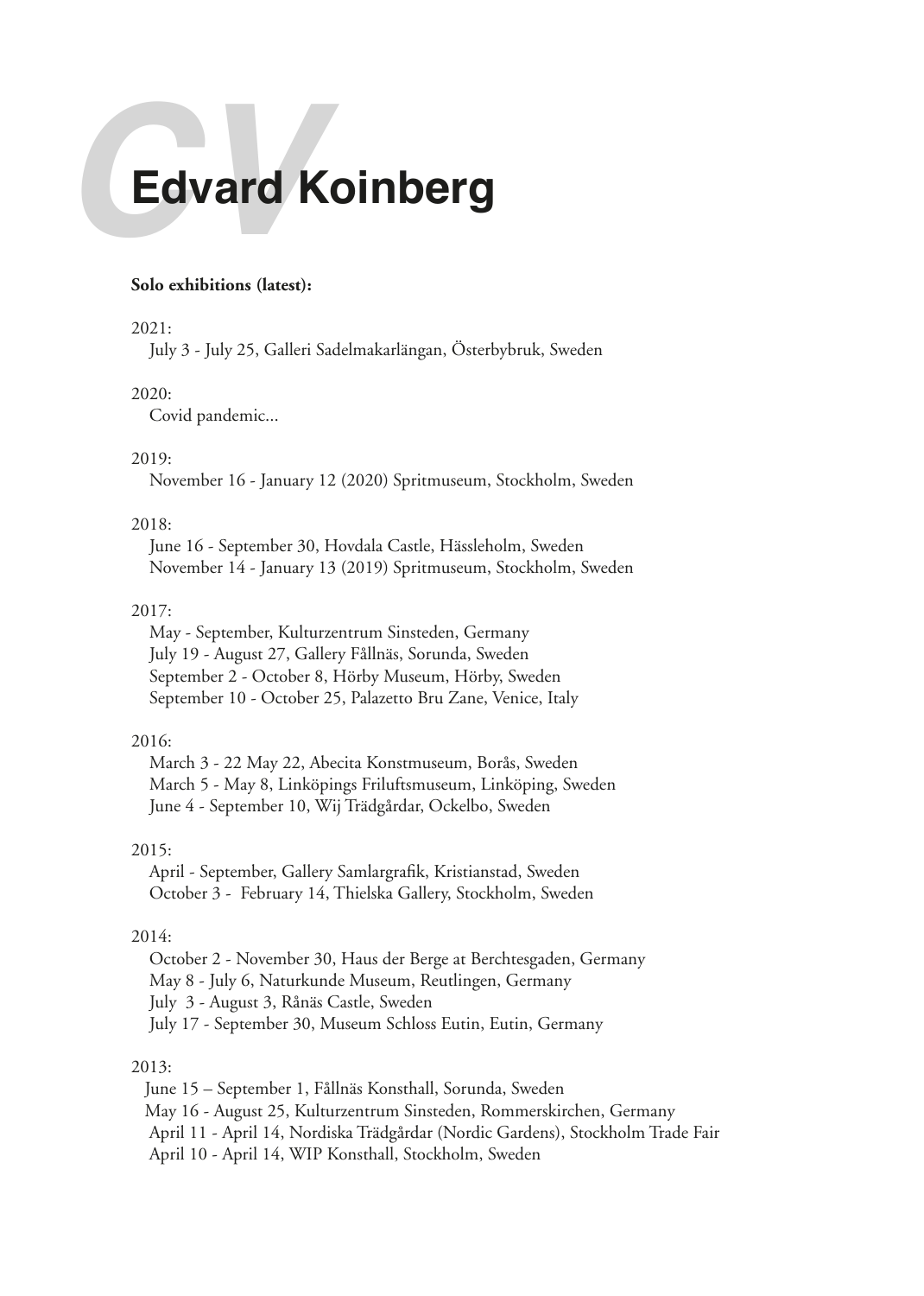# 2011:

 July 2 - July 31, Galleri Sadelmakarlängan, Österbybruk, Sweden March 24 - July 17, Rommerskirchen, Kulturzentrum Sinseden, Germany

# 2010:

 October 1 - November 30, Müritzeum, Waren, Germany May 9 - August 15, Abecita Konstmuseum, Borås, Sweden July 19 - September 15, Paul-Wurth Halle au Fond-de-Gras, Differdange, Luxemburg June 20 - August 1, Fållnäs Konsthall, Sorunda, Sweden

# 2009:

 November 19 - January 3 (2010), Canadian Museum of Nature, Ottawa, Canada December 11 - March 14 (2010), Stadtmuseum Schleswig, Germany July 18 - August 17, Galleri Jarnboden, Harg, Sweden April 19 - May 17, Gallerie Noordeinde, The Hague, the Netherlands April 23 - April 26, Galleri Ikon, Stockholm, Sweden April 9 - May 3, Palmengarten, Frankfurt, Germany. Exhibition and bookrelease. January 23 - February 23. The Museum of National History, Tirana, Albania

## 2008:

 November 19 - January 11 (2009). Macedonian Museum of Natural History, Skopje, Makedonien 2007-2008 Second House of Sweden, Second Life, a virtual exhibition in a virtual world October 9 - November 9. The National Museum of Bosnia and Herzegovina, Sarajevo, Bosnia Septermber 4 - Octoberr 2. Museum of Nature History, Belgrade, Serbia March 13 - May 13. National Museum of History, Minsk, Belarus January 8 - March 16. House of Sweden, Washington DC. USA

## 2007:

Dec 13 - Feb 10 (2008). Treehouse, Botanic Gardens, Wellington, New Zealand

Oct 10 - Nov 30: Elizabeth Bay House, Sydney, Australia

Aug 18 - Sept 23. Felleshus der Nordischen Botschaften, Berlin, Germany

Aug 24- Sept 23: Kirstenbosch, Cape Town, South Africa

July 14 - Aug 30. The Concert Hall, Stockholm, Sweden

July 3 - July 22. Galleri Hafors, Munkedal, Sweden

June 7 - July 22. Darwin Museum, Moscow, Russia

June 12 - July 12. National Botanic Gardens of Wales

April 20 - June 2. Royal Botanic Gardens Edinburgh, Skottland

March 22 - May 20. Keukenhof flower festival in Lisse, Netherlands

March 20 - April 1. Konstframjandet, Uppsala, Sweden

March 29 - April 1. The Nordic Garden Fair. Stockholm International Fair, Stockholm, Sweden

2006:

Dec 15 - Jan 31 (2007): Russian Museum, Mikhailovsky Castle, St Petersburg, Russia

Nov 23 - Jan 31 (2007): Hongkong Parks Conservatory, Hongkong, China

Oct 9 - Oct 30: Galleri Tamara Li, Kiev, Ukraine

Aug 30 - Sept 17: Xuhui Art Museum, Shanghai, China

June 10 - September 9. Katrineholm Art Hall, Sweden

June 17 - August 19. Guangzhou International Tourism Hub, Guangzhou (Canton), China.

June - July: Museum Nasional, Jakarta, Indonesia.

June - July: Area Vecchi Macelli, Via Nicola Pisano, Pisa, Italy.

April - May. FotoFreo, Kidogo Art House, Fremantle/Perth, Australia.